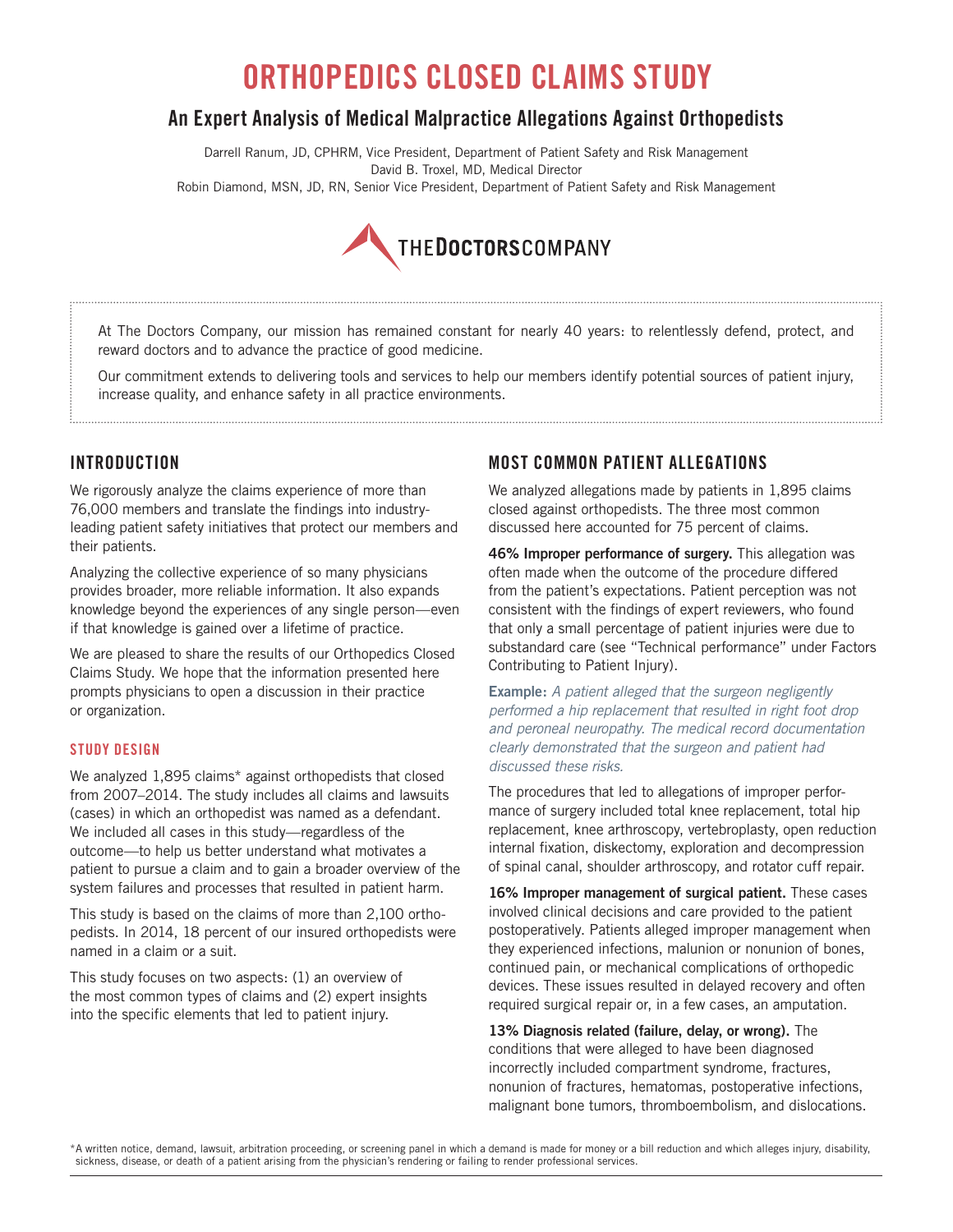#### **ORTHOPEDICS CLOSED CLAIMS STUDY**

**Example:** *A case alleged delay in diagnosis of compartment syndrome in a child with a fractured humerus that resulted in loss of function from the elbow down. The surgeon had documented that the child had no palpable pulses but left the cast on for 24 hours.*

#### **FACTORS CONTRIBUTING TO PATIENT INJURY**

Our expert physician reviewers identified specific factors that contributed to patient injury. Here are their findings, along with some clinically specific points and examples:

**35% Technical performance** was the most common cause of patient injury. Although this might seem to imply negligence, reviewers found that most claims in this category were related to known risks disclosed to the patient prior to the procedure. Only a small percentage of orthopedic claims were due to substandard care. Additional factors:

- Injury was a known risk of the procedure.
- Poor technique.
- <sup>n</sup> Misidentification of anatomical structure. **Example:** *The surgeon excised a ganglion cyst on the patient's upper right arm. Post-op, the patient developed posterior interosseous nerve palsy. Electromyography showed evidence of radial nerve neuropathy. Even though nerve damage is a known risk, questions arose about the surgeon's description of anatomical structures around the surgery site.*

**29% Patient factors** were the second most common contributing factor. Patients who were dissatisfied and sought other providers eliminated the treating physician's opportunity to address concerns or unsatisfactory outcomes through follow-up.

Patient behaviors affected the outcome of care when the patient did not follow the treatment plan or missed scheduled appointments. We found that patient nonadherence was more likely when there was inadequate communication between the patient/family and physician (see "Communication between patient/family and provider"). Additional factors:

- **EXECT** Seeking other providers due to dissatisfaction with care.
- Nonadherence with treatment plan.
- **Nonadherence with follow-up calls or appointments. Example:** *The patient suffered an ankle fracture with displacement of the talus and disruption of the ankle mortise. Surgery was postponed due to the patient's comorbidities and need for medical clearance. The patient was admitted, and physical therapy (PT) was ordered to decrease edema until the patient could be cleared for surgery. However, the patient refused to participate in the PT sessions. Two days later, the patient died as the result of a pulmonary embolism (PE). Even though the plaintiff's family alleged that the injury was improperly managed, the documentation by the physical therapist, the surgeon,*

#### *and the nursing staff clearly demonstrated that the patient refused all PT sessions.*

**12% Selection and management of therapy** was the third most common factor associated with patient injury. In some cases, reviewers found that a patient was not a good candidate for a procedure or approach. Other examples included failing to order medication and ordering medication that was inappropriate for the patient's medical condition. Additional factors:

- $\blacksquare$  Inappropriate surgical and other invasive procedures.
- Failure to use the most appropriate medication.
- <sup>n</sup> Failure to order medication. **Example:** *Ten days post-op diskectomy and L5-S1 foraminotomy, the patient was admitted to the hospital with complaints of drainage from the surgical wound. The patient alleged that the surgeon's failure to administer prophylactic antibiotics resulted in wound infection.*

**12% Communication between patient/family and provider**  was the fourth most common factor that resulted in patient harm. Communication issues included inadequate informed consent for surgical or other invasive procedures, poor rapport, language barriers, inadequate discharge instructions, inadequate follow-up instructions, and insufficient information regarding the risks of medications.

**12% Patient assessment issues** were identified as the fifth most common contributing factor. Factors included failure or delay in ordering diagnostic tests, failure to establish a differential diagnosis, misinterpretation of diagnostic studies, failure to respond to a patient's repeated concerns or symptoms, failure to consider clinical information available in the medical record, and failure to address abnormal findings.

#### **OBSERVATIONS**

A significant factor in these orthopedic claims was whether a patient who suffered an injury understood the cause of the outcome. When a patient alleged improper performance of a surgical procedure, it was often due to a complication disclosed prior to surgery.

This finding underlines the importance of helping patients understand the information provided during the informed consent process. It also highlights the importance of engaging the patient and family when a complication occurs to show empathy and to explain what caused the undesirable result. This conversation also enables the physician to link the patient's experience to information provided during the informed consent discussion. Although the patient may continue to be unhappy with the outcome of care, a patient who feels engaged in his or her care and treatment may be less inclined to attribute the outcome to negligence or to bring a liability claim against the physician.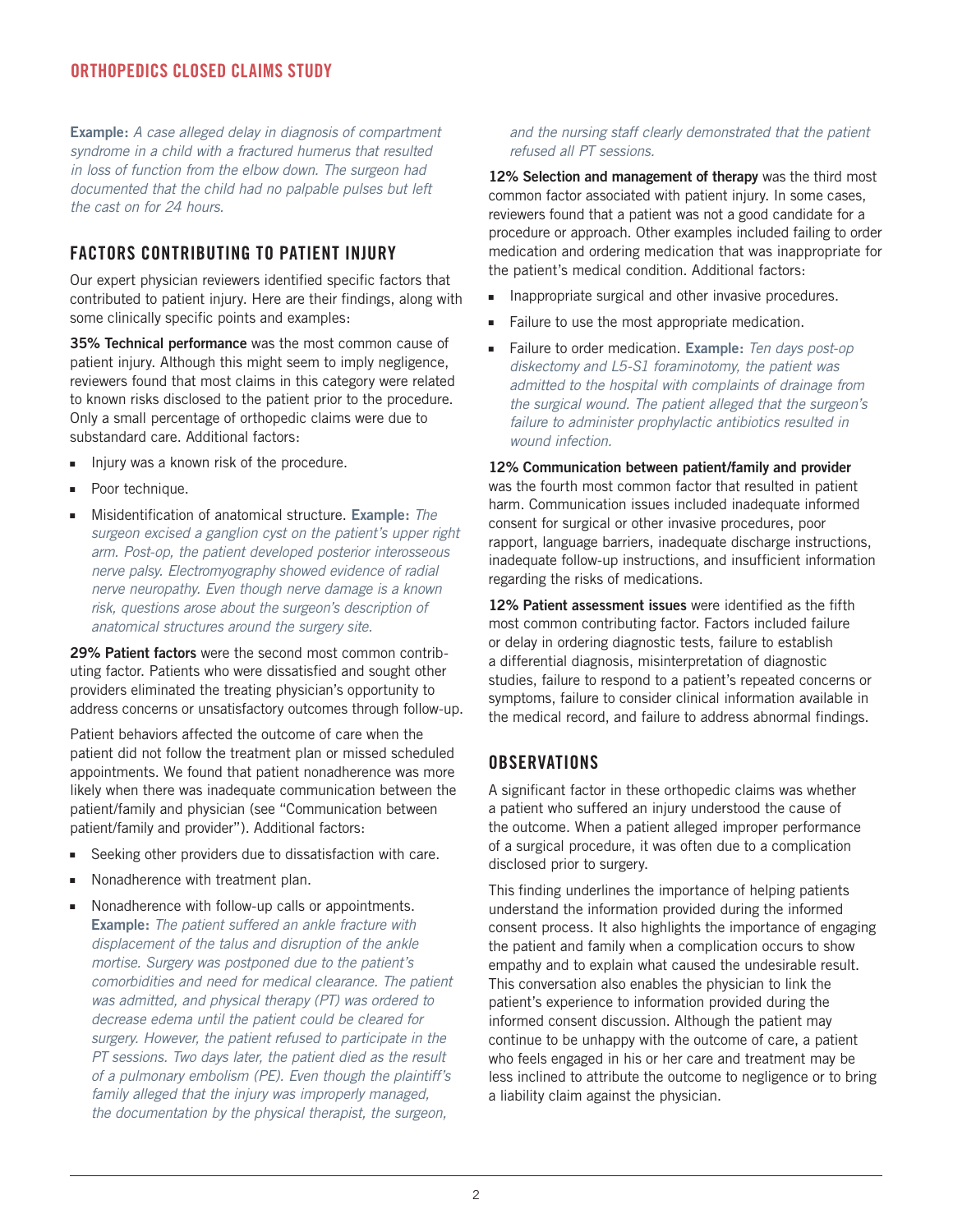

Inadequate patient assessments and failure to order pre- and post-surgical testing can lead to allegations of missed or failed diagnoses.

**Example:** *A surgeon performed a total right knee replacement on a 70-year-old male. One week later, the patient experienced a displaced fracture of the right knee upon standing. Ten days later, no pulses were palpated in the right lower leg. Studies showed abrupt cutoff of the popliteal artery and vein. The patient developed an ankle ulcer followed by muscle necrosis and, ultimately, had to undergo amputation of the right lower*  leg. Allegations against the surgeon included delay in obtaining *post-op vascular studies and failure to diagnose type II diabetes due to inadequate pre-op assessment of a morbidly obese patient.* 

Patients sometimes fail to comply with physicians' instructions, and such decisions may cause poor outcomes. Although patient behavior is outside of the physician's control, documenting the patient's failure to follow instructions provides a more comprehensive clinical picture and may be useful in defending the care.

**Example:** *A patient with a history of several spinal surgeries had Cotrel-Dubousset instrumentation implanted. Several weeks post-op, the CT scan showed the fusion was intact. Contrary to instructions, the patient stopped wearing the back brace and discontinued physical therapy. He then began to experience back pain. The physician's documentation countered the patient's claim that the surgery was performed incorrectly.* 

#### **RISK MITIGATION STRATEGIES**

The following strategies and additional resources can help orthopedists avoid some issues uncovered in this study:

- $\blacksquare$  Even when good care is provided, a claim can arise when a patient's expectations are not met. When the outcome is less than desired, it is important to discuss the result and to outline options and plans for additional care. It may be helpful to refer to discussions that took place prior to surgery, when the patient was informed of the risks and benefits related to treatment options.
- A patient's behavior affects the results of care. Regardless of whether a patient fails to understand instructions or chooses to ignore them, documentation is important. If it becomes apparent that patients are not following instructions because they are confused, reassess your process. Numerous resources are available to supplement verbal information:
	- William J. Robb III, MD, Charles Carroll IV, MD, and Calvin Kuo, MD, "Orthopaedic Surgical Consent: The First Step in Safety." *AAOS Now* (February 2013).
	- The Doctors Company Informed Consent Resource Center at www.thedoctors.com/informedconsent.
- <sup>n</sup> As demonstrated in this study, the consequences of patient nonadherence can be serious. When a patient chooses not to follow instructions, clearly outline the possible consequences, and document the conversation. You may be called upon to demonstrate the steps taken to help the patient achieve a good outcome.
- We found there were claims for postoperative thromboembolism when the patient's risk factors had been recognized but not addressed. There are several assessments to help physicians evaluate a patient for deep venous thrombosis (DVT) or PE so appropriate prophylactic measures can be taken. Document your evaluation, and address any risk factors. Available resources include:
	- Greg Maynard, MD, MSc, and Jason Stein, MD, *Preventing Hospital-Acquired Venous Thromboembolism, A Guide for Effective Quality Improvement, Version 3.3*. Society of Hospital Medicine.
	- Venous Thromboembolism Quality Improvement Implementation Toolkit, Society of Hospital Medicine.
- Teamwork was a factor in some claims. Research has demonstrated that surgical team training can reduce surgical mortality. Encourage implementation of team training programs at the institutions where you operate. Available resources include:
	- Julia Neily, RN, MS, MPH, Peter D. Mills, PhD, MS, Yinong Young-Xu, ScD, MA, MS, et al., "Association Between Implementation of a Medical Team Training Program and Surgical Mortality." *JAMA* (October 2010, Vol. 304, No. 15).
	- U.S. Department of Veterans Affairs, VA National Center for Patient Safety: Clinical Team Training.
	- Peter J. Pronovost, MD, PhD, and Julie A. Freischlag, MD, "Improving Teamwork to Reduce Surgical Mortality." *JAMA* (October 2010, Vol. 304, No. 15).
- $\blacksquare$  As shown in this study, determining whether a patient is an appropriate candidate for a procedure is an important part of providing good care. Preoperative medical consultations help determine whether the patient has comorbidities that should influence decisions regarding procedure selection, management during and after surgery, and settings where it is safe to perform surgery.
- **n** Infection is one of the most common risks of orthopedic surgery and other invasive procedures. Surgical checklists, like the one developed by the Association of periOperative Registered Nurses (AORN), can help in managing the many steps in the surgical process, including whether an antibiotic is recommended. Available resources include:
	- Association for Professionals in Infection Control and Epidemiology, *Guide to the Elimination of Orthopedic Surgical Site Infections*.